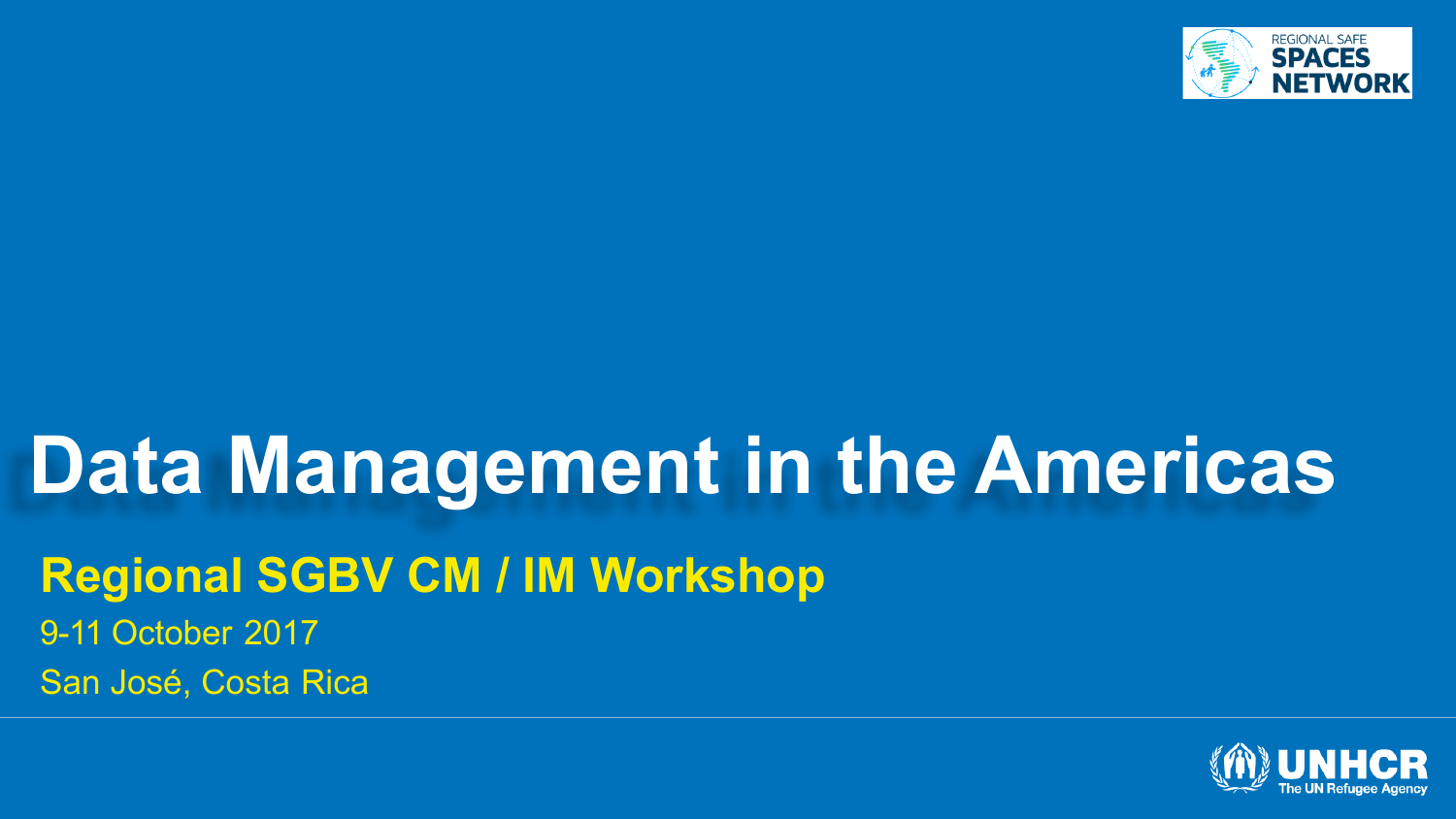

### **Individual Data Management**

- 1. Registration and Identity management
	- What is it? What tools do we have?
	- Policies and guidance

**2**. Regional situations and plans

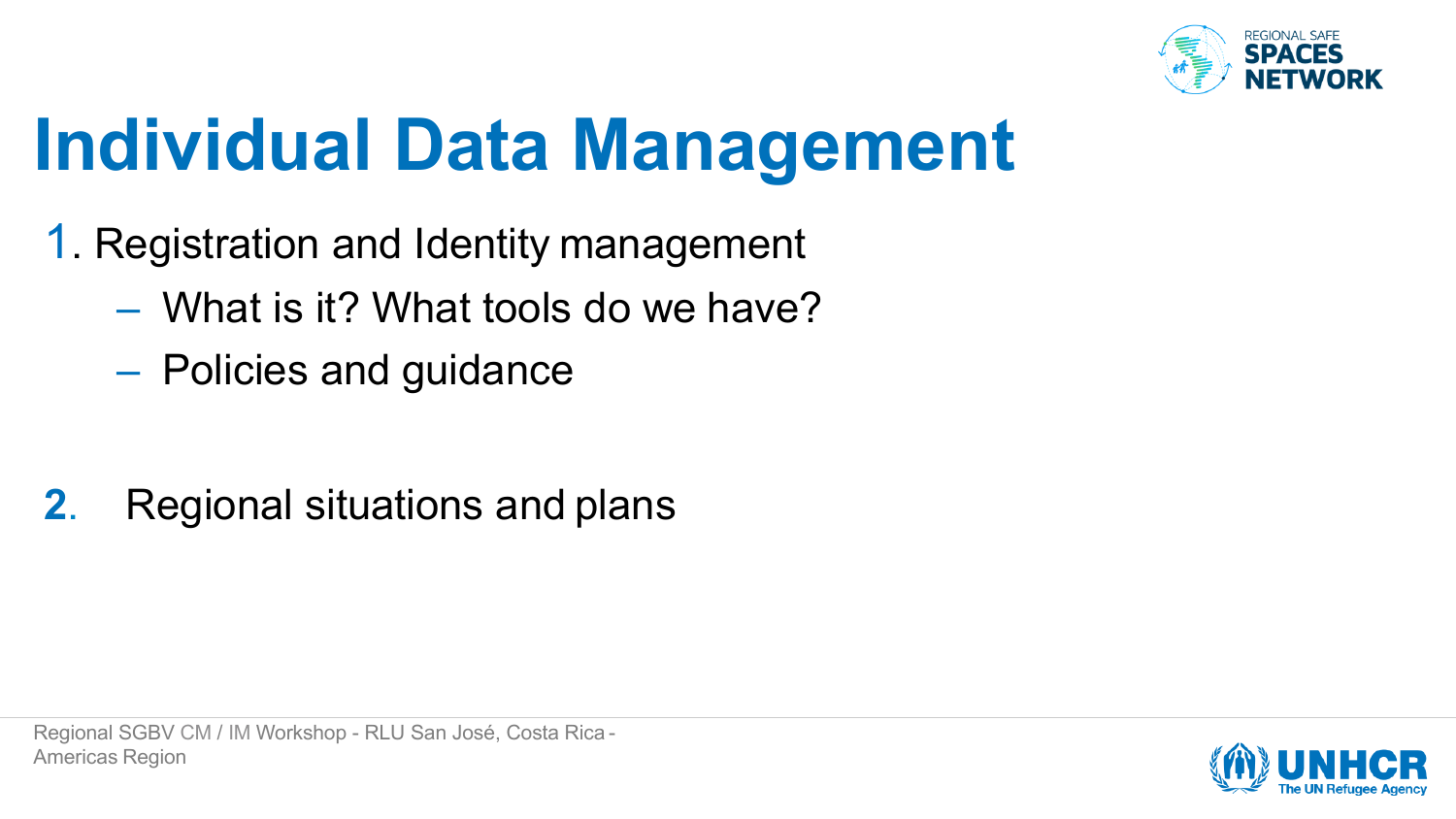

- Registration
	- The recording, verifying and updating of information on persons of concern to UNHCR with the aim of protecting, assisting and documenting them and of implementing **durable solutions**.
- → Old definition UNHCR Handbook for Registration, Provisional Release 2003  $\rightarrow$  Concept is more applicable to mandate operations

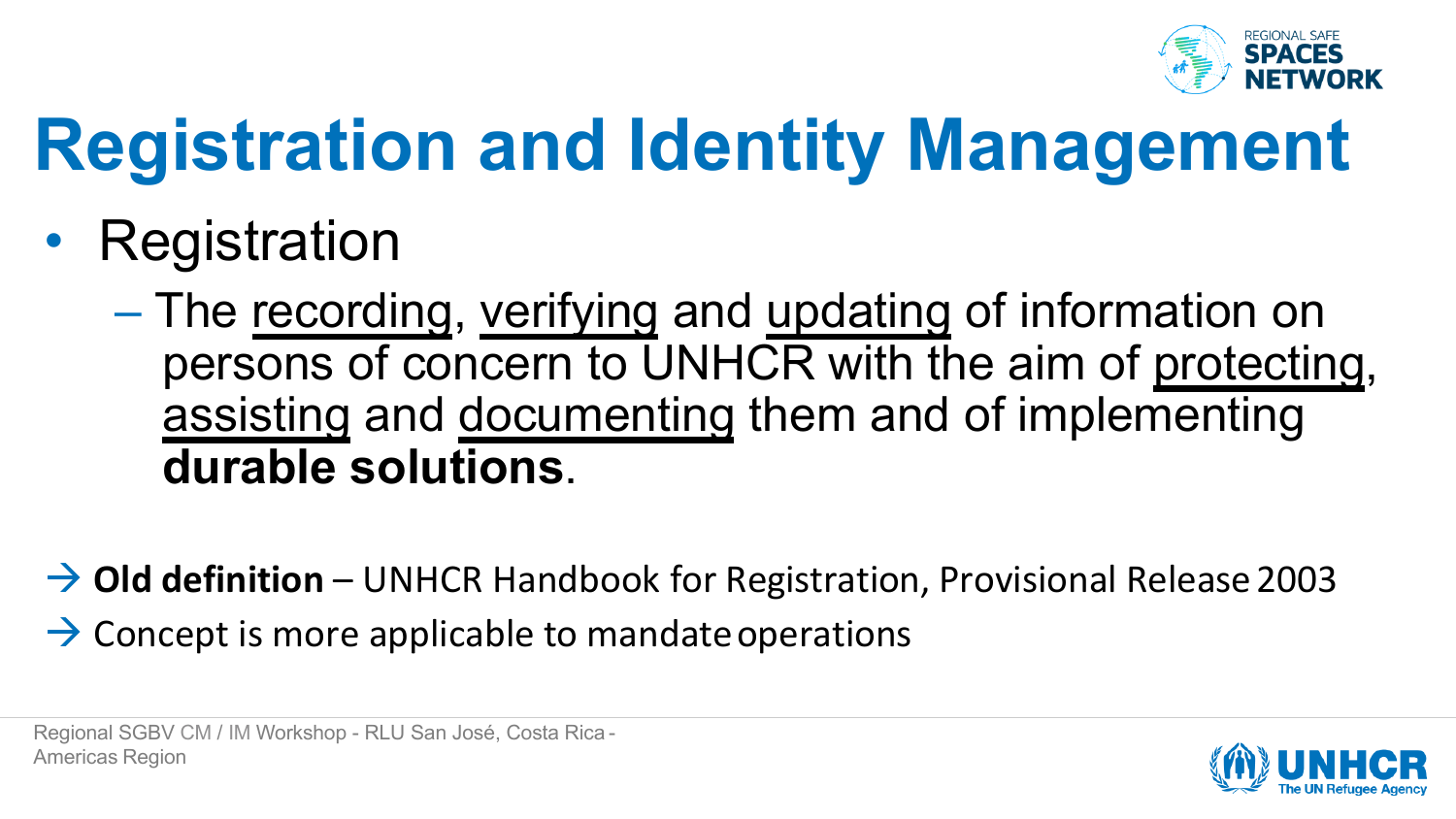

- **Identity Management** 
	- the recording, strengthening, preserving and utilizing of **identity records**, for the purpose of **empowering**  persons of concern, promoting **access to rights**, and facilitating **protection** and **durable solutions**

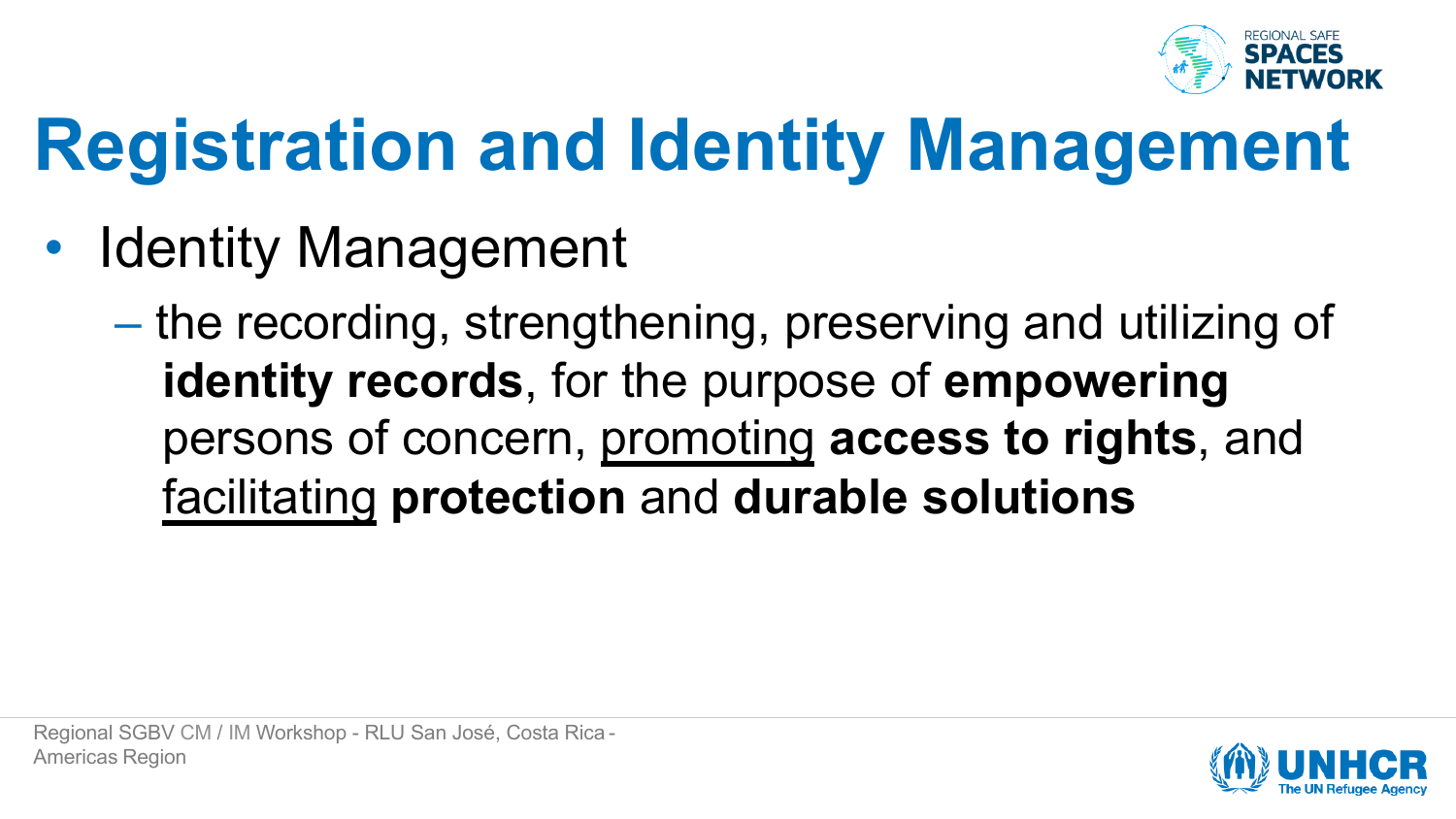

In essence:

"UNHCR **progressively strengthens identity records** by verifying and updating a person's data at each subsequent contact, whether through registration-related activities, status determination procedures, resettlement, protection interviews or assistance programmes."

> *(Upcoming revision of the Registration Handbook)*

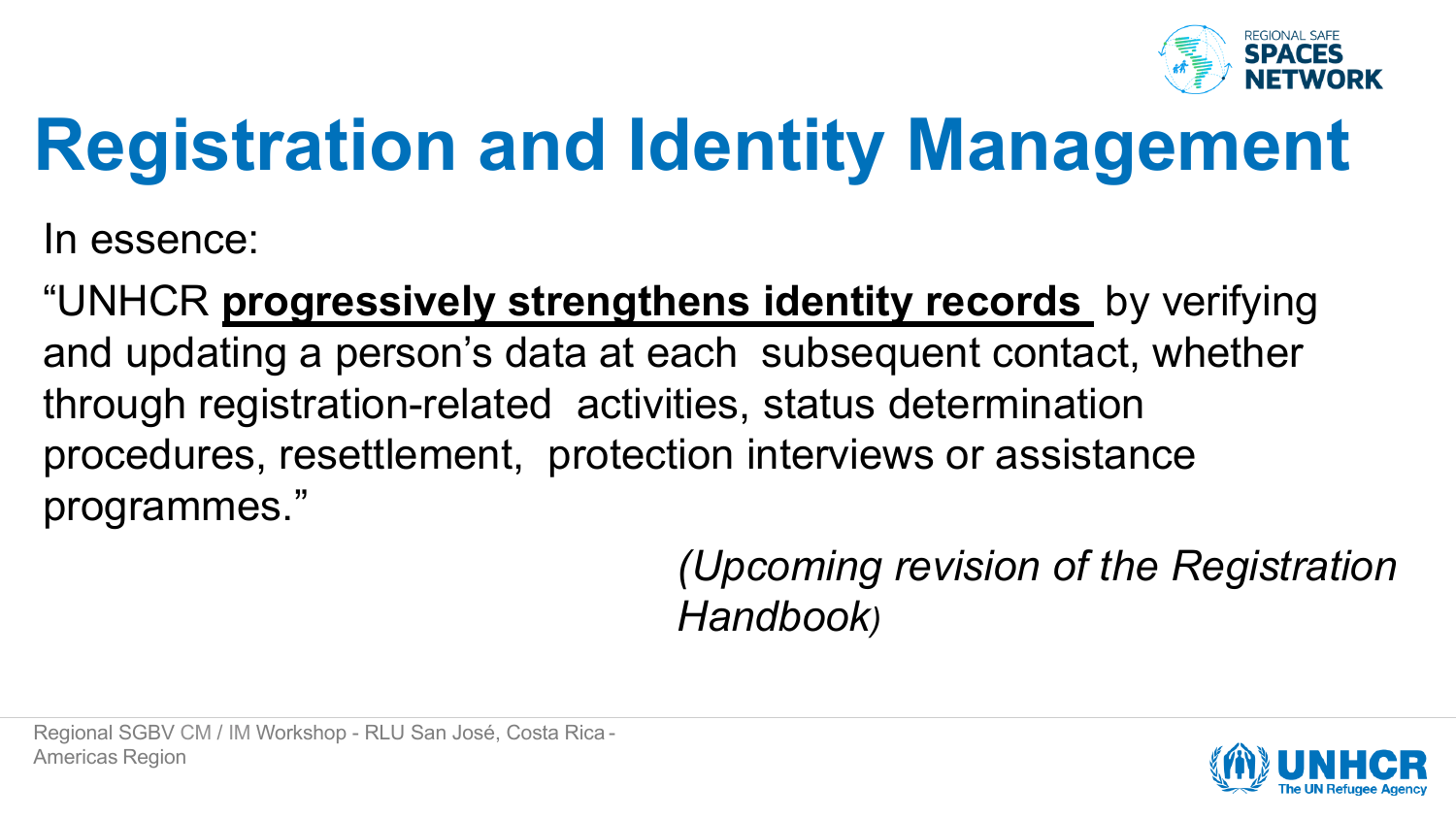

How:

- **proGres**
- **BIMS**
- **Kobo**
- **ERT**
- **GDT**
- **CashAssist**
- **SharePoint**
- Profiling Global Registration System
- Biometric Identity Management System
- mobile data collection exercises
- Emergency Registration Tool
- Global Distribution Tool
- CBI programmes
	- electronic and collaborative Physical filing

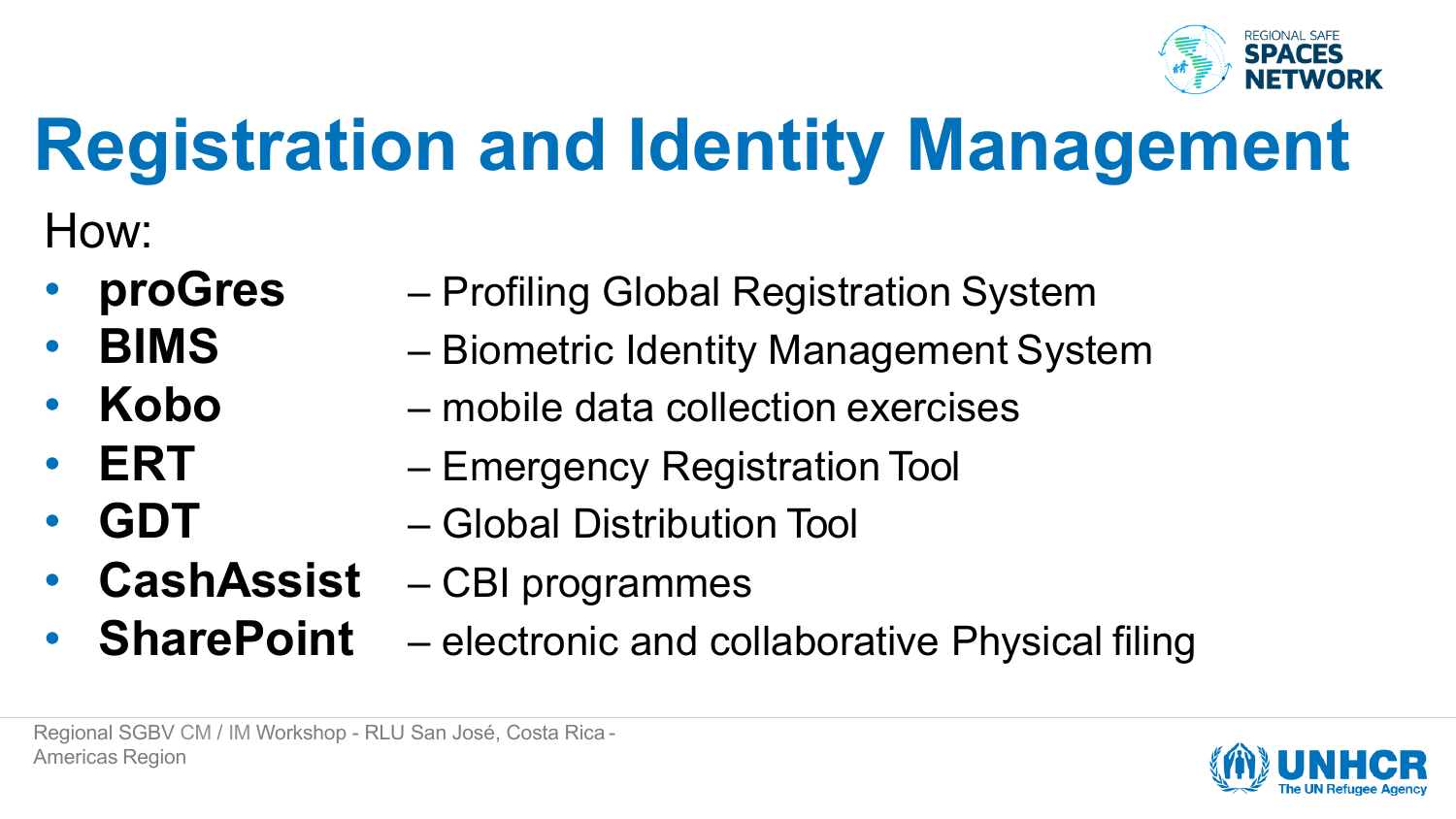

How in other Bureaux:

- **RAIS** Refugee Assistance Information System
	- locally developed web-based tool used by UNHCR and partners to collect, store and manipulate the data, effectively identifying the most socio-economically vulnerable families in the population.
	- SGBV and CP modules developed and integrated in the system.
- **VAF**  Vulnerability Assessment Framework
	- $-$  an inter-agency effort to conduct household-level surveys to measure welfare, as well as sector-specific vulnerability, by using econometric models to conduct vulnerability scoring for populations surveyed
- **IrisGuard**

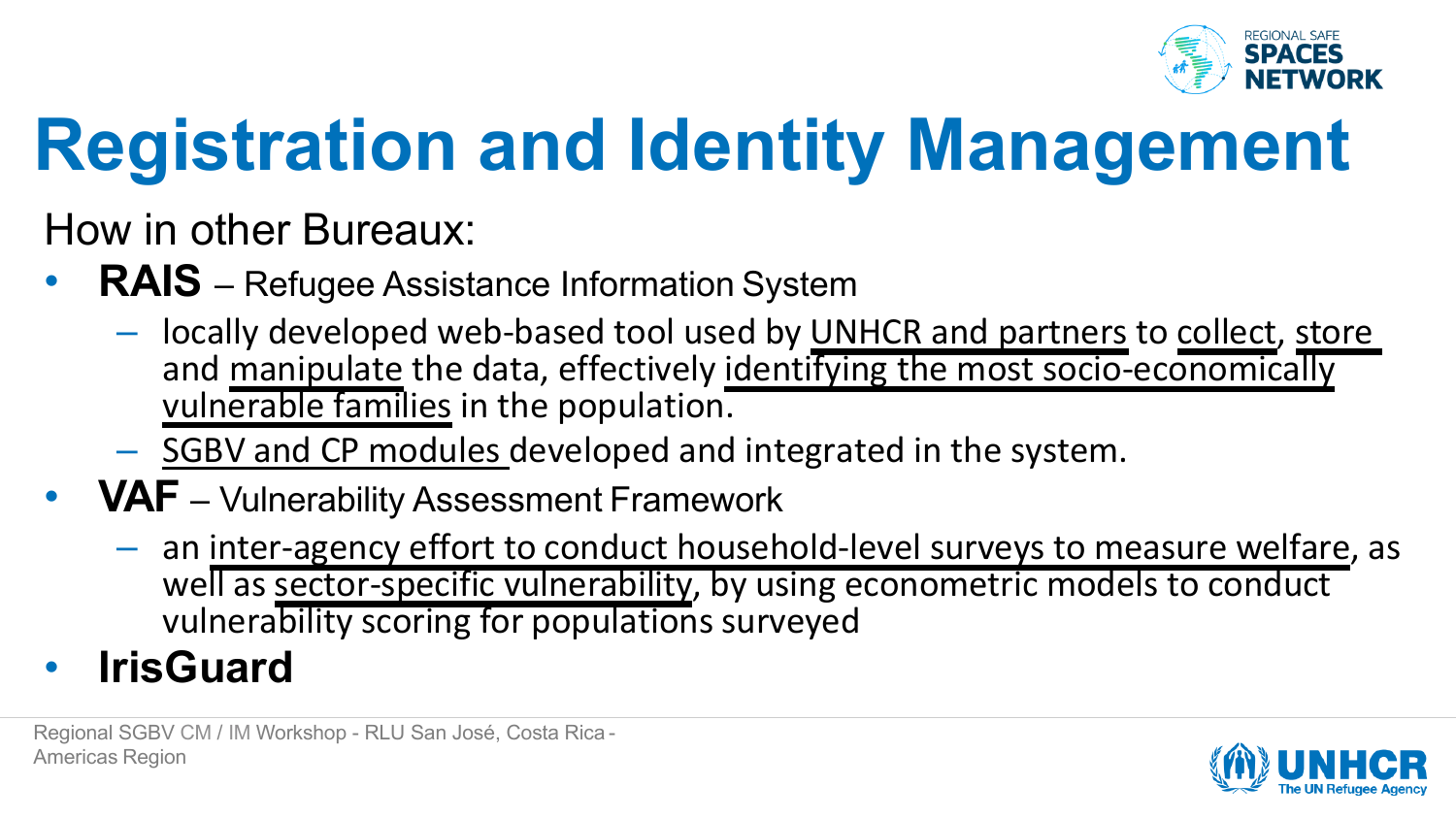Individual - the main entity in proGres v4. Most records stored in other entities or modules are linked to individual

**Registration Group - grouping individuals** together. Each individual has to belong to one Registration Group. One Registration Group can contain multiple individuals.

**Entities (in Brown) built in the Individual Entity** - these entities are linked to the Individual record and records have to be created from the Individual.

Modules in Green - records in these Modules are individual based, i.e. records have to be created from the Individual.

**Resettlement and Repatriation Modules** these two modules contain workflow which operates partly on Registration Group basis and partly on Individual basis, depending the stages in the pre-sent workflows.



Regional SGBV CM / IM Workshop - RLU San José, Costa Rica - Americas Region